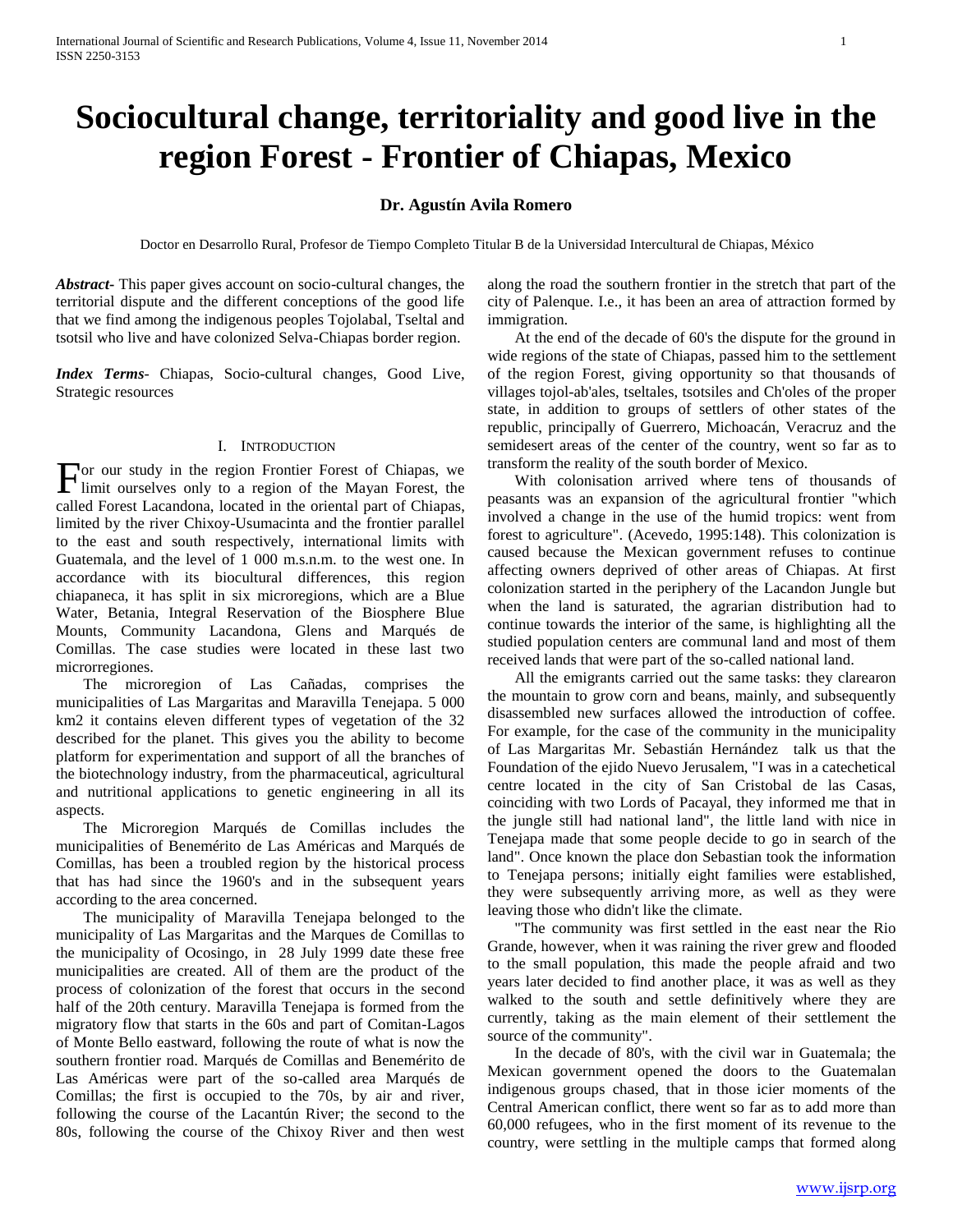the south border; which were introducing its customs and traditions in each of the regions of its place; as well as its forms of social organization and of work, generating with it, a process of cultural enrichment, which allowed the strengthening of the linguistic diversity of the Mexican territory, with the later recognition in the Political Constitution of the State of Chiapas, of the speakers of languages Chuj, Kanjobal and Jacalteco.

 Already in 90's since we it will note down further on a part of the corn surface I sacrifice myself to introduce cattle fundamentally, and already in the full XXIst century there coexist the basic sectors (corn and bean), the coffee and the cattle with "profitable cultivation" like the fruit trees (banana for example), the rubber, the African palm and the third sector of activities that comes being impelled decisively with the tourism.

#### II. SOCIOCULTURAL DYNAMICS

 Cultural geography has made large contributions around the concept of territory. This current part of the notion of space and defines the territory as the space appropriate and valued symbolic or instrumental by human groups. (Giménez, 1999) Thus, the subjective dimension of the subjects becomes key factor in the creation and production of places, since the human thoughts and actions are that give sense to lots of space and turn them into territories.

 The space is conceived as the raw material of the territory, i.e. the pre-existing material reality to all knowledge and all practice; as nature in its topographical dimensions or the floor with its own characteristics, flora, fauna, the particular climatic and hydrological characteristics. Seen thus, space is characterized by its value and use, and would have a relationship of previously with respect to the territory. In this way, analogically, the territory would result from the appropriation and valorization of the space.

 He is thus conceived the territory as a social construction affected by the dynamic identity: are the territories that determine the identities, but these which help to configure them historically. Thus we introduce territorialities term to designate how are mobilized the collective identities by their sense of belonging to the territory. We consider this key because we agree with Zambrano (2002) when he says that: "while the property is the device that launches people into the conquest of lands, membership leads them to the production of social and political orders and converts to space in culture and identity".

 Geographers began to think the territories as carriers of visions, stories and aspirations of the subjects than the werw experiencing and formed them, linking the concept of territory of identity, perception, and representation. We start from the idea that there is no loss of identity in historical processes but strong movements of modifications and rearrangements where man adapts to new situations from the changes. What we then live in the jungle border region is a dialogue between cultures where in the process identity of a people can make themselves changes, since this can assimilate by external influences that deemed important to be different to the others.

 In history from below, from the subordinates and thus their knowledge is that colonial/regional difference that speaks of a specific way to insert to the national State and a way to build their region and therefore, its territorial and environmental appropriation.

 Local and regional culture is thus an interaction with the national culture and culture of globalization presented to us in the zone through migrations, mobility of capital and resources, and new information systems. Networks or networks of meaning and communication that are located in certain key symbols that are rooted in institutions and forms of organization are reconstructed, with which national and global projects end up feeding and resulting in new social settings, in which the old gives way to the new. In synthesis; the attitudes of local cultures to national or global project are mediated by a particular set of values or references of the local culture. Culture thus means:

 "… Patterns historically transmitted and meanings embodied in symbolic forms (which include actions, expressions and significant objects from the most varied species), under which individuals communicate with each other and share their experiences, concepts and beliefs" (Giménez, 1999:3).

 Due to its location, Chiapas acquires a dynamic of its own, not by the administrative logic that becomes you by the State Government but it is a territorial space defined by the people who inhabit it. Here we return to the advances in the conceptual terrain of the region and territory; the region of Chiapas can be defined from their territorial identity and its historic building as a social space, while viewing the matrix of coloniality of power that was built in this area.

 We usually consider to the region from the delimitation realized by diverse institutions (the government and the church fundamentally) to impel its economical, political, educational or religious projects; every limit differentiated by the particular proposal of every institution and tinted preferably to the geographical ambience. But in the fund, what we must observe is if the inhabitants are assumed inside a region; this means to be located if the identification of the individuals exists with its geography and if this one has relation with its life world, that is to say, we study the region from the reconstruction of the everyday life in the family, local, subregional, regional, national and international spaces.

 In that sense the border jungles of Chiapas region shows with an amalgam of different alloys cultural, historical, economic and political are able to maintain its unity despite their difference.

#### III. AGRICULTURE AND RELATIONSHIP WITH NATURE AND RELIGIOSITY

 The basic nutritive sustenance of the families of the region Frontier Forest of Chiapas depends on the corn, the bean, the coffee and the banana; as the majority they are of low income they use neither fertilizers nor agrochemicals for the process of production, which is based fundamentally on the groove that is realized to pure machete. In the backyard it is possible to find different species of vegetables, like example the mexican spice, lemon, lime, cilantro, orange, grapefruit, sapota, guava, handle, papaya, coconut, banana, cocoa, paternal, chaya, guanábana, nance, between others; as well as domestic animals like hens, turkeys, ducks, goats, pigs, horses, cows.

 The field of communities is usually very rough, you can find outstanding high-lift as well as plenty of hills and slopes, soils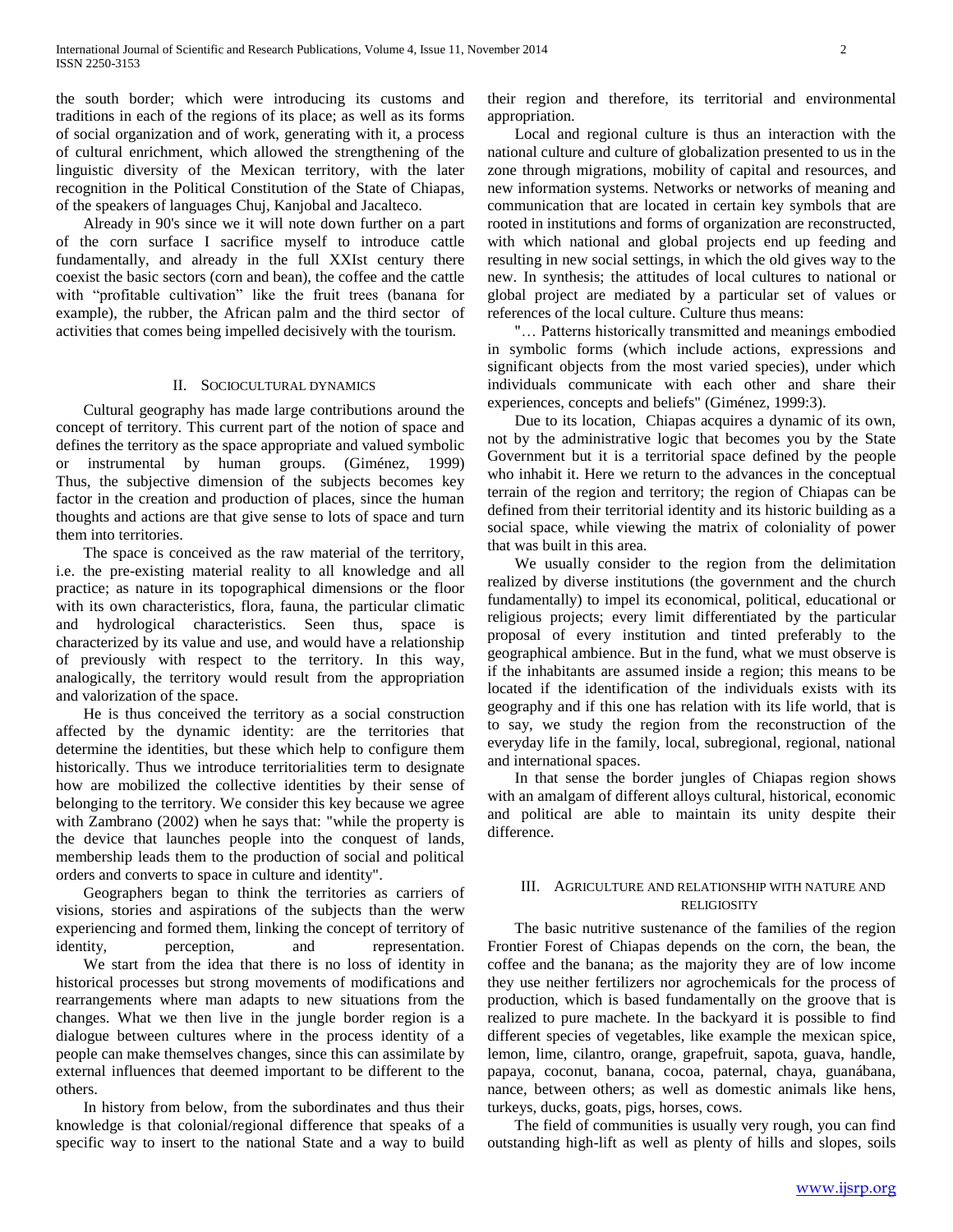range from black in some plots, in the higher ground soils are yellow in color and with a high degree of compaction.

 The climate is warm, with abundant rains in the months of May to February, wildlife includes a great diversity of animals many of them endangered, within which we can mention Tiger, tapir, armadillo, Howler monkey, night monkey, jaguar, wild boar, raccoon, squirrel, Badger, rabbit, with respect to the birds we find toucans, pheasantParrot, Peacock, chachalaca, pea, guaco, doves, heal, Eagle, and Falcon; reptiles such as the nauyaca, coralillo, cantil, flying or vine snake, mazacuata, among others. The vegetation consists of trees of precious woods, such as cedar, mahogany, one can also find sapote, chico zapote, chij, oil maria, bread or chestnut tree, flamboyan.

 Between the young people we find those who keep on realizing the work of the field and do it preserving the traditions tseltales, tojolabales and tsotsiles that imply a big respect towards the mother ground and therefore, they carry out diverse rituals so much of request of rains, of good harvests and of protection of the wind, this young people maintains the cultural identity of the above mentioned villages and regularly they are gaining more rights to the internal of the community in relation to other young people who decide to emigrate or study out of the community.

Everything that is regularly harvested for subsistence but when needs arise not provided for, as for example common diseases, scarcity of salt, soap and the rice, sell their product in small quantities within the same community.

 For example, Mr. Domingo Girón Lopez, of 77 years of age, founder of the community, in the same way is engaged in agriculture, harvesting corn, beans and coffee and working the livestock; in regard to the use of agro-chemicals, such as fertiliser, discard it, because he says " to apply fertilizer to the soil gets used, and the following year that to want to return to planting is no longer cosecharia nothing without fertilizer; in regard to the kills grass if they use a liter per year (application in the *milpa*).

 Therefore, we can conclude that agricultural corn production is hybrid since on the one hand they make use of many new techniques of production brought on by the green revolution such as the use of agrochemicals and some tools, but on the other hand those who are Catholics maintain the prayer of the Earth at the time of sowing the feast of the tapisca at the time of harvest, as well as their participation in processions or pilgrimages at different times of the year.

 In visited communities, we found that the Assembly of ejidatarios is the highest level of decision-making, even though there are various organizations in communities, agreements are still taking in that instance and it is open to the community, long discussion and reflection processes. With the arrival of government institutions in the region

along with the income that provides the production of corn, beans and livestock, the income of the population depend on government programs, such as OPORTUNIDADES, which has benefited several families, the majority of wives with children of ejidatarios in the school. There are also programs of school breakfasts, likewise clinics already operating in various communities and have received support in productive projects as farms of pigs, backyard poultry, vegetables, among others. In these communities, PROCAMPO is paid to the producers and they have support from the State Government as the solidarity corn that endows them with fertilizer and CODECOA which provide them with agricultural work tools.

 Despite all this government policy the above mentioned communities keep on having an alienation high degree after the first decade of the XXI.th century The region appears before us as well as a mosaic of ecological, cultural, historical, social, economical and political diversity, but if something maintains the identity as people it is the ground, the mother earth , the *jnantik luum* in tojolabal lenguage.

 Despite the sociocultural processes of change through that they live, the religious diversity and the processes of migration, for the tojolabales, tseltales and tsotsiles of this region of the Forest the ground keeps on being a space sacred and privileged not only in its material production but as regards all the symbolic meanings that are essential part of its culture.

 For the indigenous world, that it has a culture and a particular worldview, their relationship with nature is carried out in a particular way, for them all that exists in the world has its own life. For example, for the tojol-ab´ales all, we are a set of things at heart, since the heart is the source of life in the history of how the gods created the world, we first find this vision:

 "The first gods created all things by heart, so the only man he went to rest and did not work, because it was saying to the other things they had heart making tasks." So I said to short axe wood and she did, to the coa that sow and this did. The gods angry because the man was not working decided to make volcanoes burst and flooded the world, ash as some men took refuge in caves, the gods then sent it to rain for many years. After rain and ash once the world is dry the few men who survived, had much to work to rebuild the world but didn't have above all to eat, because everything had finished among the ashes and the rains. Some men both live in caves were transformed into animals, so was born the jalow (dishes), the iboy (armadillo), the chu ´u (squirrel), batz (sarahuato) and the chich (rabbit), all these animals as memory of her human form kept the shape of their hands. In those you are man hungry, when he saw a local Ant that tansportaba a grain of corn and decided to talk to her and ask her to tell him where had hidden corn, as the arriera is nego, I then take a horse hair bristle and I work clamped halfway through his belly demanding him to confess, - that the ants have that shape -After much pain and suffering, the arriera pointed out that it had a hidden rock among many stones. He was the man to see this place and gave counts that the maize was hidden and that was very hard to take out it, it was there where he was and I speak with Ray which you asked to help him, Ray was launched on the stone and achievement split rock, man might as well have corn and since then is a man of corn", in a new world, where the corn is attached to mother earth".

 For the tojol-ab´ales land is one of the beings who they want, why call him mother earth, she owes him life and his existence in the world. With the Earth established a particular relationship that is equated to a process of falling in love. Every day come to his encounter to see it and care for it. If not go to see it be heart gets sad.

 Despite the increasing religious diversity in the region, peoples do not cease to conceive the Earth as mother earth jnantik lum to the Tojolabal - as something sacred and symbolic, to the territory as a space not only material but also full of meanings, are entering the Catholic processions, Carnival, carry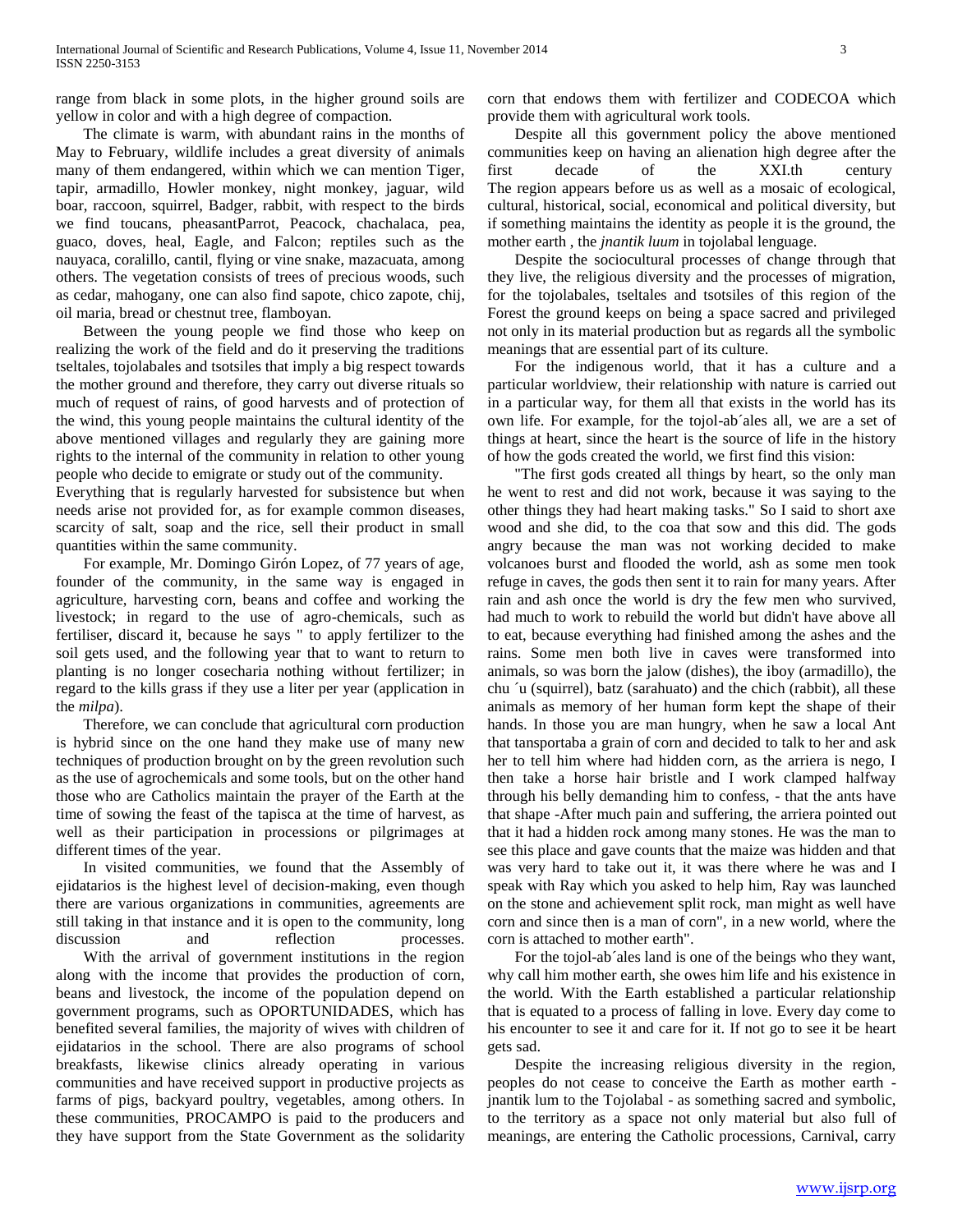out prayers to the Earth, the altars of Mayan, participate in Catholic parties that fit in the community such as the use of the kojtakin of the day for all deceased and that stays in the community life.

 The wide range of religions that have arrived in the region tojol-ab´al in recent decades for example comes impacting to modify habits, demonize ritual and practical tojol – ab´ales and introducing readings or songs in latin or Spanish in disregard of the language tojol-ab´al. Even with this as every culture is part of a territory, and not only is a geographical space but above all a place from which life is marked, the culture tojol-ab´al remains because is expressed in the local cuisine, the local stories, legends, the forms of organization of many churches that take up the importance of the Council of elders, deacon, catechist and practices such as the kojtakin that many churches reproduce and that has to do as the equitable distribution of a beef between the group of participants. It also has to do with the fact that while theoretically what matters is the world of heaven for many of these religions, around corn, planting and harvesting are practiced many masses, petitions and carried flowers.

 Whenever there is a deceased, any catechist, minister or priest of the four churches can make the prayer the deceased, apparently do not necessarily have to belong to a church in specified, so that the Catechist of a church that does not belong to him who died, performed the religious ceremony, in these issues there is no difference. The Pantheon of Jerusalem is divided into three parts. It must travel by dirt road, about a mile, which is equivalent to 30 minute walk to reach the Pantheon on the northwest side. In the eastern part of the Pantheon, the burial place of Guatemalans is identified, a poultry plant, separates it to locate the burial place of the members of the community in Jerusalem, that could be said, is on the West side; an interesting fact is that on the Southeast side, by the weather above, as 50 meters, a place is located specific burial of emigrants to the United States, this is done by the family's own decision.

#### IV. LANGUAGE AND CULTURE

 The people in the community again Jerusalem communicates in her native language (Tseltal), but have knowledge of Spanish can therefore say they are bilingual, since they are people from the municipality of Tenejapa, located in the Altos de Chiapas region. However this language in a process of weakening by different factors, of which the most incidents are that at the level of secondary and high school classes are held in Spanish, since teachers are monolingual in Spanish, another factor is that most of the students are not of the community, i.e.they move from their communities to attend classes, different languages are found such as the ch´ol, tseltal, tsotsil, if classes occur in tseltal would have difficulties in understanding other languages, we cannot fail to mention that tourism has played a very important role in the weakening of the language, since the community is step to go to the ecotourism centre causes green clouds which has made that established businesses for tourist consumption, whereupon the people necessarily have to communicate in Spanish.

 Issues of clothing has suffered a transformation at the beginning men and women still used the original of Tenejapa clothing, but with the passage of time and due to the weather they were adopting new forms of dress, mostly men have replaced their costumes for modern women clothes you can see that some still used the original costumesome use only the nahua accompanied by a shirt, however it appears that many of them have modified the model and original fabric of the suit, in the case of the nahua have transformed it into a kind of skirt leaving use the strip; in the case of the blouse the fabric is more thin and with little embroidery. Children do not use any kind of costume, girls only used the transformed *nahua*. On the clothing of the men tell us that when they recently came to populate Jerusalem, they brought with them their traditional costume of Tenejapa, but due to the weather factor, which is warm, they were forced to abandon it, because when they went to the work of the cornfield, they did not support the heat with its wool Chuj, then began to use guayaberas shirts, for them to cool during the work.

 In matters of dress has undergone a transformation, at the beginning men and women still using the original clothing of Tenejapa, but with the passage of time and because of the climate were taking on new forms of dress, the men almost in its entirety have replaced their regional costume by modern clothes, in the case of the women you can see that some still use the original costume, some use only the nahua accompanied by a T-shirt, however, it is observed that many of them have modified the original model and fabric of the costume, in the case of the nahua have transformed it into a type of skirt leaving using the *faja*; in the case of the blouse the fabric is more thin and with little embroidery. Children do not use any type of suit, girls only used the nahua transformed.

 On the dress of the men tell us that when newly arrived to populate Jerusalem, brought with them their traditional dress of Tenejapa, but due to the climate factor, which is warm were forced to abandon it, because when they went to the work of the milpa, did not bear the heat with his Chuj of wool, then began to use guayabera shirts, to refresh themselves during the work.

#### V. STRATEGIC TERRITORY EN CHIAPAS

 In the case of our study region we see as the peasant life and indigenous is in tension with the view that external actors have development in relation to tourism, mining, forest production, agro-industry, the introduction of crops such as African Palm, and rubber and the privatization of nature as factors that can boost economic growth in that area. So we talked about that occurs in the area a tension of territorialities between the defense of biocultural diversity, the peasant economy, community knowledge and tourist and real estate, agro-industrial, entrepreneurs and others who want to find natural wealth of the area.

 This voltage is displayed because these territories that were relatively far away from the process of recovery of capital, will face in this phase epochal, that it is characterised by the capital spreads in geography, densifies in depth and invigorates the network of capitalist social relations today that surrounds the whole planet. The global expansion of the scale of wage-earning employment of the labor force, the incorporation of immense territories in the new circuits of the deregulated market and the breakdown of previous natural barriers and spatio-temporal to the enhancement of value are constituent trends of this process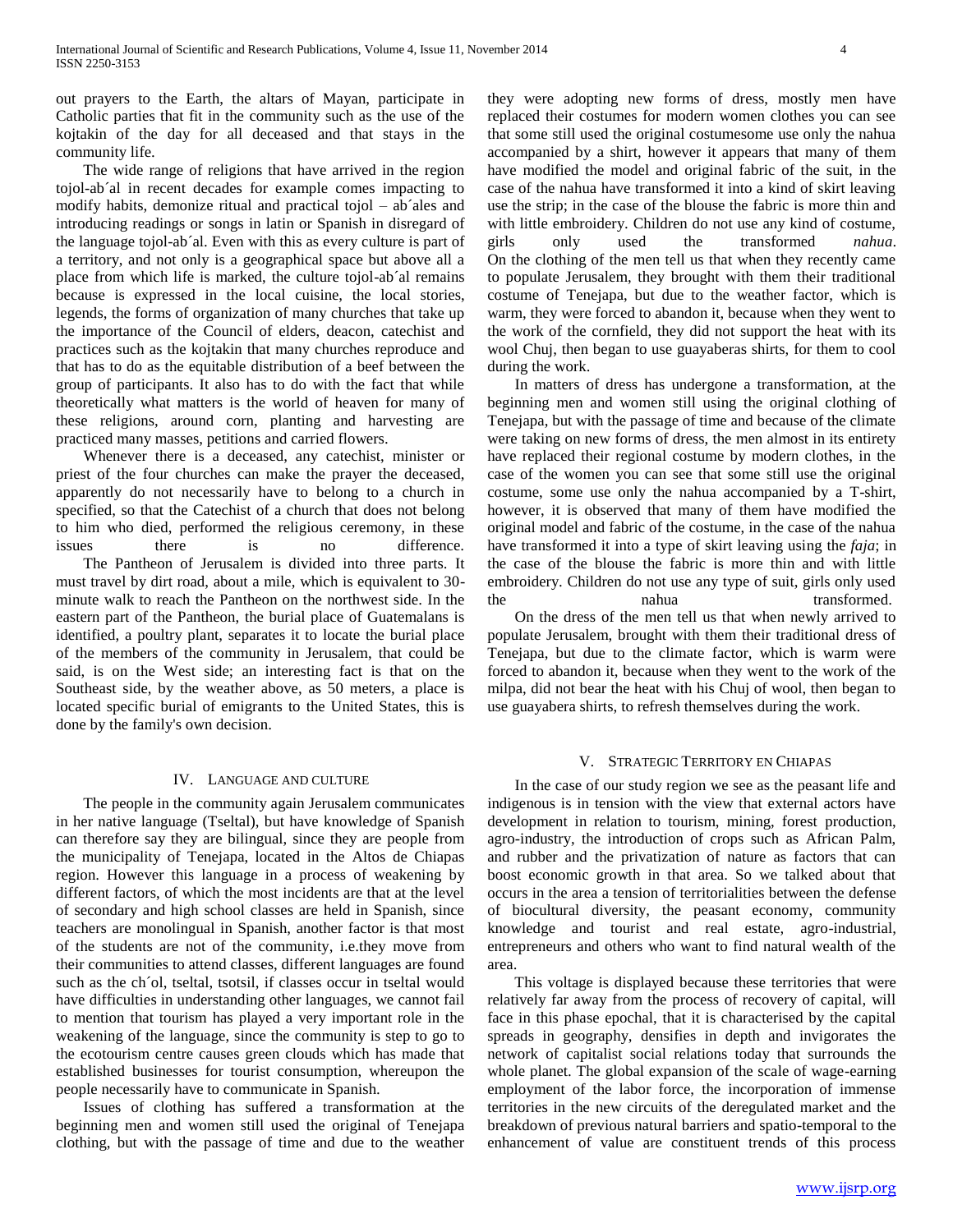(Gilly, 2010). The peasant and indian communities are thus converted into strategic territories for businesses and corporations.

 The problem for the capital is that not only the peasants possess good part of the ground but in its common lands and communities there is the little that stays of the forests, be already in biosphere reserves, national parks or as forestas community, as well as the springs, creeks and rivers that are constituted in important water reservations; both elements allow the presence of an important biological diversity in flora and fauna. Also, in the subsoil of mountains and vales there exist minerals that now are fundamental for the functioning of the encompassed economy, like the gold, the silver, the zinc, the coltan or the copper.

 In this way an important aspect of the capital is focusing to deprive peoples of their natural resources. Waters, forests, mines, natural resources and ancestral knowledge and knowledge associated with common use are losing the character of common goods that for centuries have been maintained for the benefit of humanity, becoming on private property and for the same goods, representing a new colonialism, more predatory than the one suffered by the indigenous peoples of Latin America in the 15th and 18th centuries.

 The capitalist appropriation of territories means the transformation of previous territorial structures. It is necessary to understand the territory not only as a given geographical space, but as a complex and dynamic network of relations (bio-cultural, social, economic, etc). Indigenous peoples and peasants to engage in their forms of Government, create and recreate territorial relationships in the community, among people against the powerful, with farmland, mountains and water. Service charges to the people, collective work, traditional farming systems, which become turned hand, tequio, food, party and community, knowledges, practices or the agreement, are complex forms of collective construction of a territory, which is what we find in the border jungles of Chiapas in communities such as Jerusalem, Veracruz, Nueva Nicaragua and Nuevo Huxitan.

 Unfortunately in the vision of State institutions leave policies that cover regions with a spider's Web of decisions taken from another place and at another time, that seek to impose new meanings to the existence of peoples, while they override and exclude their initiatives. The role of subsidies has been strategic to change the territorial relations (with the ground, in the family or in the community for example).

 Subsidies were abandoned to the production process, but it is still subsidizing the dependence on technologies and external inputs like chemical fertilizers or monetary support. Technological packages contributed to transform peasant relations of family farming and displace an entire generation. Thus, for example, instead of family work or turned hand for weeding the milpa, is supported with boats of gramoxone to seal the cultivation of hybrid maize as it is the case of maize program solidarity which is used in all the State of Chiapas. Both the technology and the subsidy limit the strength of the community, of the collective work with the family, and seek to generate dependency.

 It is not supported to the production but created the assistance with subsidies to the reproduction of the labour force. All programs: opportunities, the special programme for food security (SPFS), seventy and over, among others, are applauded by the World Bank as a panacea against poverty. However, the problem of poverty is not its origin nor its core in a question of income, but in exploitation, dispossession and discrimination. It is also individualize poverty, exclude many, changing the food and health, break down tissue and modes. What the State offers is to convert citizens in individual and hence customer, seeks also to break the social fabric, erasing the map any reference to the collective and its history of peoples living in community.

 Thus the struggles for the community defense of the territory we can limit them only to a dispute between the rural thing and the urban thing, but in the fund they express the different visions of the space between a capitalist economic model in its phase agroexport and extractivist, predator of the communities and its natural resources, and of another side, indian and rural communities as those of the region Frontier Forest of Chiapas that rest on an intimate relation with the nature, in the history of its territory (the process of designing its space) and in the defense of a sociocultural project.

 The jungle Chiapas border region is presented to us as well as plural territories where coexist peasant life and indigenous related to mother earth, to the respect for the nature, good living as everyday collective practice which involves a participatory democracy and a sense of commonality; beside a business rationale that external actors such as the Federal Government introduced mainly through its multiple institutions, international cooperation agencies and various civil associations followers of the environmental liberalism.

 Part of the dispute of territorialities which are living in the jungle border region has to do with the productive projects coming through programs like Procampo, Aserca, Piasre, young entrepreneur, PESA or Promusag, the various programmes of the CDI, presenting various general elements in common: seek to impose so-called profitability criteria in crops or agricultural activities (this generates a strong dependence on the markets and put farmers at the mercy of coyotes);they seek to generate technical dependence, monetary and external input (often projects are tied to standards of technical offices or agencies in Rural Development (ADR), which, in turn, their suppliers have. In this way, agribusiness firms benefit but also the local coyotes often linked to the political class, regional chiefs and the peasant leadership); they seek to generate debt (through credits and often mortgaging the own lands); now they also seek food dependence, and the consequent loss of agrobiodiversity, through the conversion of crops.

 In this region border jungle in addition thousands of poor farmers, temporary agricultural workers, are doubly hit: on the one hand, with the fall in the price of their crop product of the strategy of importation of food and trade liberalization continued in the federal Government; on the other, with the reduction of their wages and the deterioration in their working conditions since when the coffee harvest occurs for example, thousands of Guatemalan migrants arrive in various communities to help in the work of cutting and harvesting.

 Thus, the Mexican State subsidizes the prosperity of large plantations, agro-industry export, the business of biofuels, while the country stops producing food and sufficient seeds and good quality for the power of the people. Along with this commitment to outsourcing of productive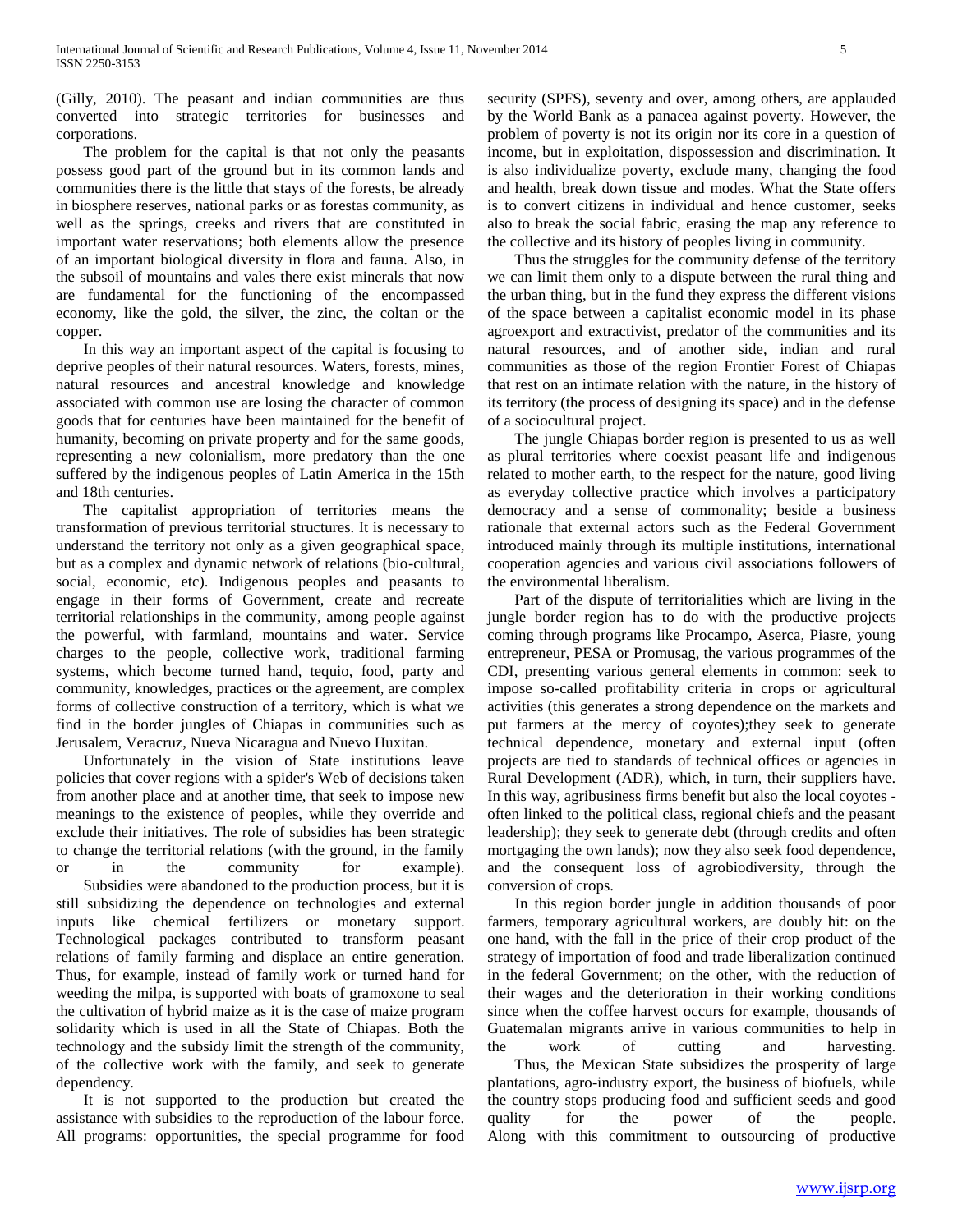activities so that peasants revalue their collective identity, in full subordination to the agro-industrial processes that are being promoted in the región.

 One of crops introduced into the jungle border region and greater tension territorialities generates is the cultivation of African Palm in the strategy of agro-industrial production in the area.

 In the State of Chiapas, there are more than 37 thousand hectares of African Palm, some of them planted in the areas of the biosphere reserve Montes Azules as buffer - as it is the case of Chajul we have studied - the grave and the crossroads. The palm oil goes to the grupo BIMBO in Guadalajara and a concentration of production in AGROIMSA and Palma Tica oligopolistic there which speaks to us of a presence transnational in this this business.

 The cultivation of African Palm is a danger to the biocultural diversity, since it simplifies dramatically, agricultural practices and knowledge. It is a crop that has a technical planning returns to the farmer part of the agribusiness company that held the contract, whereupon it deepens their vulnerability and dependence. Also found that the cultivation of African Palm has effects on nesting birds, ostensibly deteriorates the ecosystem by introducing an exotic species to biodiversity-rich regions and practically useless quedan floors after the growth of these trees. In our study region we find African Palm in the communities of Chajul in the municipality of Marques de Comillas and Nuevo Huixtán of Las Margaritas, Chiapas.

 There are three fundamental mechanisms that bring the African palm and the agrocombustibles that worry us according to an investigation realized (Avila León, 2012): 1. They are characterized by a concentration high degree, there are small the companies and private owners who benefit from the governmental supports. 2. The approach prevails productivista simplificador of the agroecosistema based on the massive use of fossil energy (fertilizers and agrochemicals) and; 3. A cultural imposition exists, the producers are seen like one more worker of the capitalist agribusiness, and therefore although they preserve the property of the ground, in practice they turn into a lower worker of the scheme of plantation.

 The region of Chiapas also is characterized by its great natural attractions, its rivers and landscapes have a great potential tourist what has been displayed by governmental and private actors what has given rise to the implementation of various projects in the area, another subject of friction of territorialities.

 In the globalized neoliberalism, the tourist theme is one of the significant axs that moves to the economies, societies and cultures and even now the world's ecology; is on the agenda of the countries as an alternative, investment, norming and growing source of territorial disputes and conflicts socio-environmental. Tourism is a modern productive activity that reproduces the uneven and combined development of capitalist territories within the nation-state , regularly tends to absorb the local cultures and unbalances the local modes of production. Within the dynamics of the capitalist accumulation is a sector that attracts new capital investment in these times of global economic crisis.

 Tourism is a social and also economic, political, cultural and educational, practice where there are social relations of power between residents of the territories and tourists, between producers and consumers. We watched as the tourism sector become increasingly more transnational corporations that operate and subordinate Governments according to their interests. So there are regular confrontations between the strategies of the tourist capital and resistance daily of the locals, in the case of the region found that only some tourism projects have benefited some few people such as the project of the resort the clouds of the municipality of Maravilla Tenejapa having a promotion on an international scale.

 The tourism in this accumulation phase has provoking new social configurations, geographical and sociocultural changes, increasing environmental impacts and demographic dynamics that express themselves also in big migratory flows towards the cities. Parts of these effects begin Nuevo San Juan Chamula living through communities like Jerusalem, Las Nubes , Gallo Giro, Nuevo Huixtan and Chajul in the region Border Forest of Chiapas.

#### VI. THE GOOD LIVE

 For the indigenous people of the State of Chiapas, Mexico and for the communities in the forest-frontier Region -, the good live- lekil kuxlejal for the Tzeltal and tsotsil people and jlekil altik for the tojol-abal - is part of the everyday life of peoples, in the exercise of a territoriality and a rationale of peasant (Bartra, 2010) facing dispossession of their lands and of the processes of cultural assimilation attempts.

 Lekil kuxlejal has been translated as good live, that is it has reinvindicado as another way of thinking and living the life, other base materials, philosophical and spiritual. The good life involves then a rationality that is different to that scenario to Western culture. LEKIL is derived from lek and her approach to Spanish is well and good, il termination is maximizing what it is called, while kuxlejal would be life, therefore lekil kuxlejal translates as good life.

 The good life express the desire for a life not better, nor better than others, or a continuous Unlearning to improve it, but simply a good life. For the tojol-ab´ales which is more closer to the good life is the jlekil altik, lek means good, right or just. Meanwhile il and son suffixes of determination and generalisation. The tik refers to the us, which means that the good is widespread and not individual. Put it another way, the lekilaltik refers to the good of our common good. The tojolabales not enough that a few are, so that no jlekil altik, requires that all beings is well.

#### VII. CONCLUSION

 The approach of good living is part of something much more near and close friend of the people and that is why it is that found in the knowledge of peoples one of their bases and sense. Then the good life is based on those constellations of knowledge that we find in the strategies of social organization, the bonds of community, oral histories, the environmental processes of appropriation, of knowledge of plants and animals, agricultural practices and livestock, of cultural processes. (Avila Agustin, 2011)

It is as well as the good live transits from the knowledge